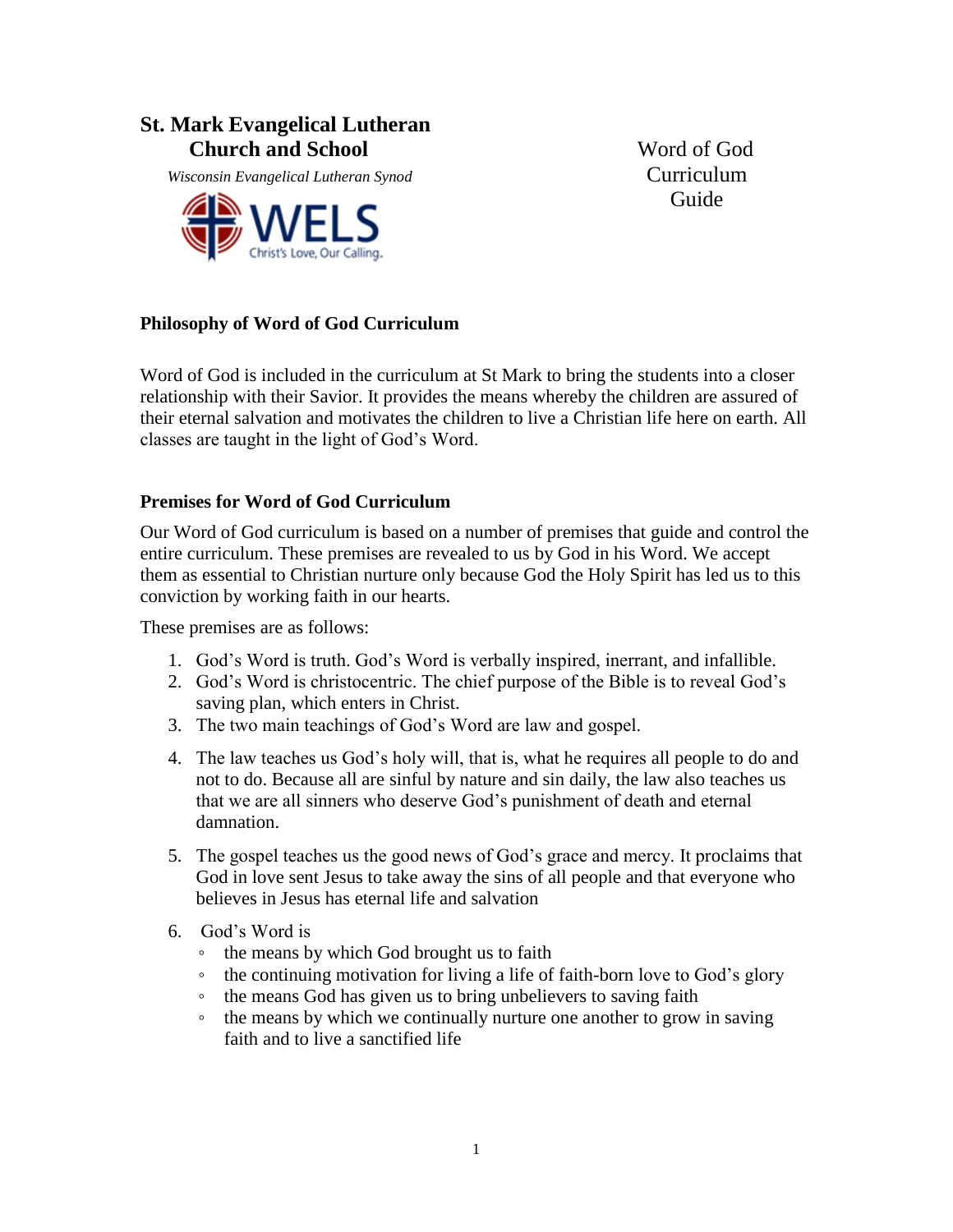#### **Exit Goals for Graduation**

Through our Word of God Curriculum, our students will...

- 1. Learn the teaching of the law and realize their sinfulness and utter helplessness to save themselves.
- 2. Learn the teaching of the gospel, and grow in their knowledge of God the Father as their creator, God the Son as their Redeemer and Savior, and God the Holy Spirit as their Sanctifier.
- 3. Grow in their faith and ever more firmly embrace Christ as their only hope of salvation.
- 4. By the grace of the Holy Spirit believe everything in the Bible as God's inspired, inerrant truth.
- 5. Use the gospel message as motivation for living lives of thanksgiving to God for his undeserved grace.
- 6. Use the law as a mirror, curb and guide to live lives of thanksgiving to God for his undeserved grace.
- 7. Be trained in the proper uses of law and gospel so they can use their God-given gifts to share the saving faith with others, and to nurture fellow believers.
- 8. Recognize that they are saved simply through the saving work of Christ alone and are brought to faith by the Holy Spirit through the means of grace; the gospel in Word and Sacrament.
- 9. Live lives of service to God, not to be saved, but as a way to show thanks to God for his ultimate sacrifice and saving grace.
- 10. By the grace of the Holy Spirit, develop Christ-centered attitudes that reflect the love of Jesus such as:
	- 1. Appreciating Jesus' love and forgiveness.
	- 2. Trusting that Jesus is continually watching over us and protecting us.
	- 3. Desiring to reach out to others to share the good news of the gospel.
	- 4. Be grateful for the gift of salvation through Jesus Christ.
	- 5. Desiring to show love for others.
	- 6. Forgiving others when they sin.
	- 7. Being thankful for all of God's blessings.
	- 8. Desiring to hear the important message of God's Word.
	- 9. Repenting of sins, and trusting in God's forgiveness.
	- 10. Desiring to show love for God by serving him.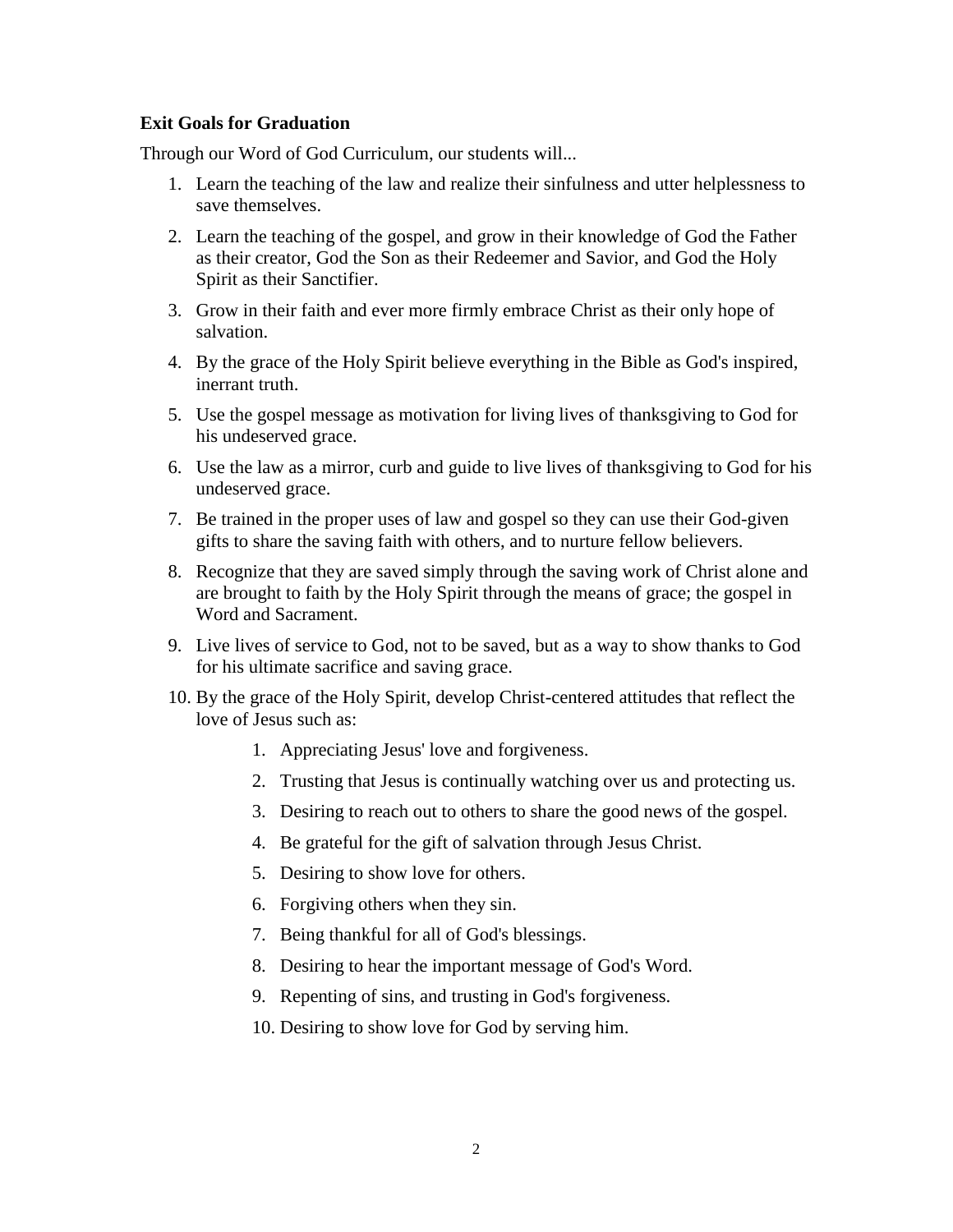#### **Assessment**

Each lesson has specific grade level objectives to teach the truth of the Christ-Light or Catechism lessons. Teachers assess student knowledge of these objectives through worksheets, tests, quizes, memory work, and classroom discussion. Truths and objectives learned in religion class are also carried over into every day life of each student as they learn to praise and thank God through words and actions.

### **Structure of Word of God Curriculum**

#### **Preschool**

| Monday       | Tuesday      | Wednesday | Thursday     | Friday |
|--------------|--------------|-----------|--------------|--------|
| Christ Light | Christ Light |           | Christ Light |        |

#### **Kindergarten-4 th Grade**

| Monday         | Tuesday        | Wednesday      | Thursday       | Friday    |
|----------------|----------------|----------------|----------------|-----------|
| Christ Light A | Christ Light A | Christ Light B | Christ Light B | Hymnology |
| Lesson         | Lesson         | Lesson         | Lesson         |           |

### **5 th -6 th Grade**

| Monday       | Tuesday      | Wednesday | Thursday  | Friday           |
|--------------|--------------|-----------|-----------|------------------|
| Christ Light | Christ Light | Catechism | Catechism | Hymnology/Luther |

### **7 th -8 th Grade**

| Monday       | Tuesday      | Wednesday | Thursdav  | Friday                       |
|--------------|--------------|-----------|-----------|------------------------------|
| Christ Light | Christ Light | Catechism | Catechism | Hymnology/World<br>Religions |

# Christ Light Old Testament Scope and Sequence

## Grades PreK-6<sup>th</sup> Grade: Year 1

## **Set 1**

### 1A. The Creation

1B. Adam and Eve

2A. The Fall and the Promise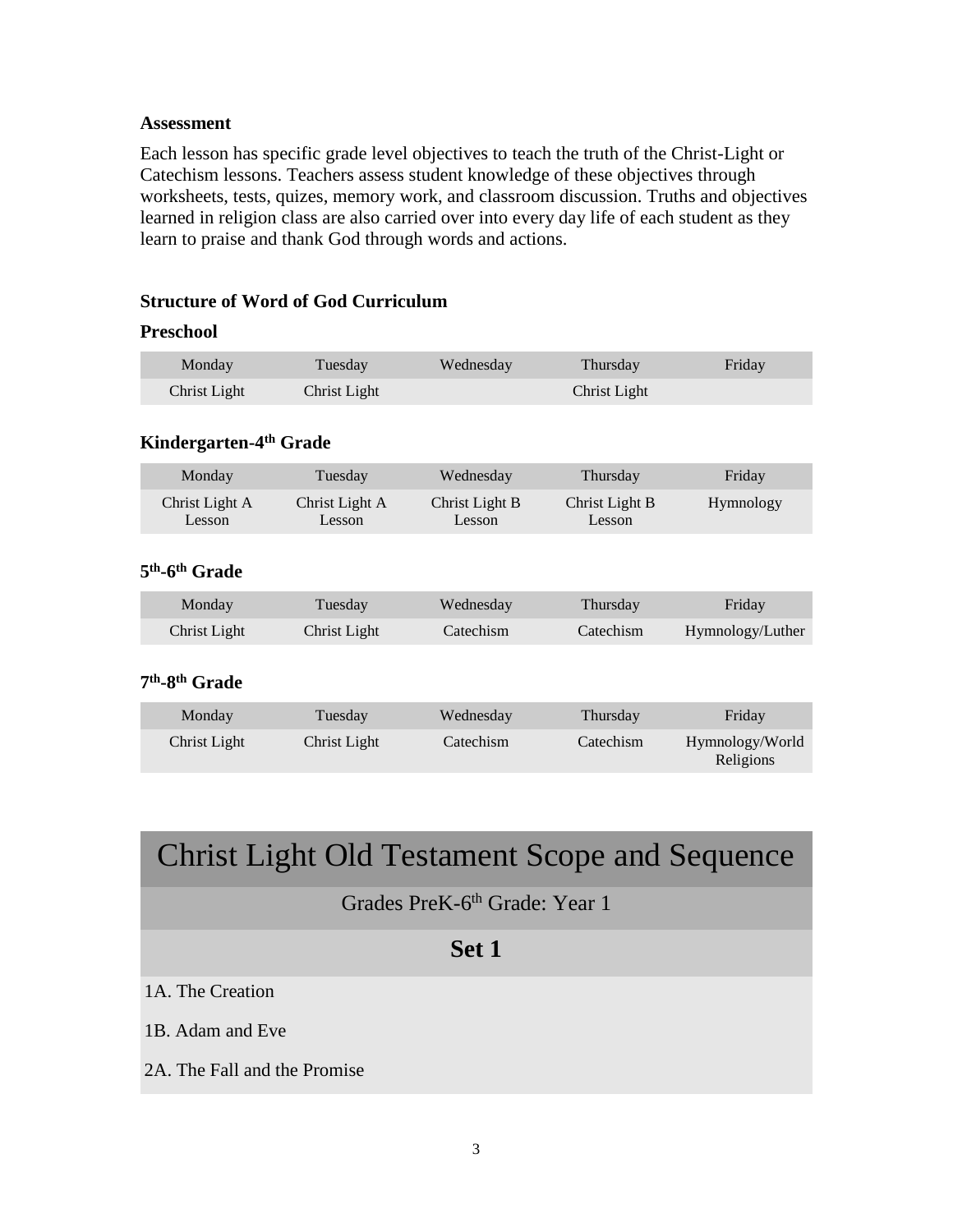- 2B. Cain and Abel
- 3A. The Flood
- 3B. The Tower of Babel
- 4A. God Calls Abram
- 4B. Abram and Lot
- 5A. God Again Promises Abraham a Son
- 5B. God Answers Abraham's Prayer
- 6A. The Test of Abraham's Faith
- 6B. Isaac and Rebekah
- 7A. Jacob Deceives Isaac
- 7B. Jacob's Flight and Vision
- 8A. Jacob and Laban
- 8B. Jacob's Return
- 9A. Joseph Sold by His Brothers
- 9B. Joseph in Egypt
- 10A. Joseph Becomes Ruler of Egypt
- 10B. Joseph's Brothers Come to Egypt
- 11A. Joseph Tests His Brothers
- 11B. Joseph Makes Himself Known
- 12A. The Deaths of Jacob and Joseph
- 12B. Moses' Birth
- 13A. Moses' Sin
- 13B. God Calls Moses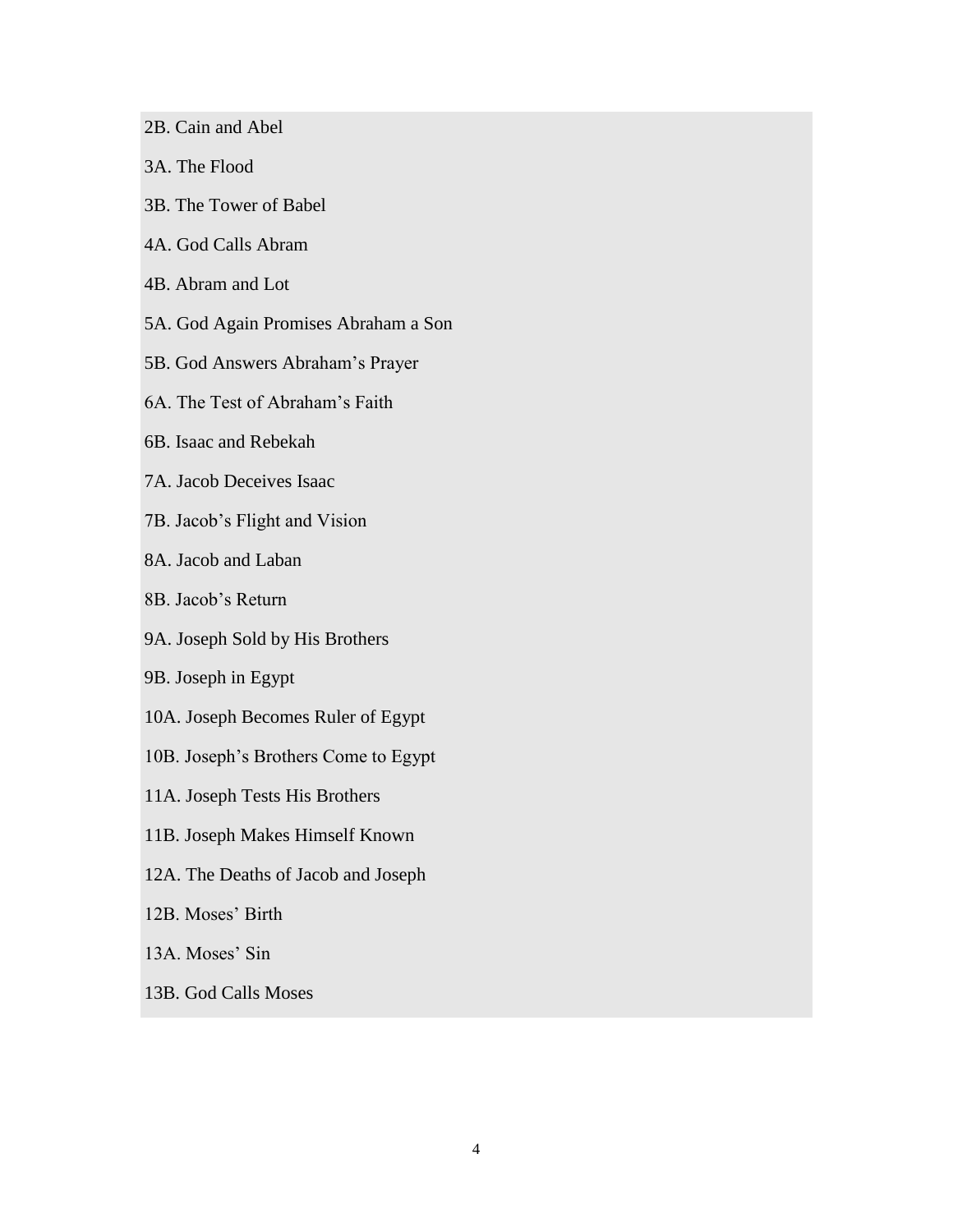- 1A. Moses and Pharaoh
- 1B. The Plagues
- 2A. The Passover
- 2B. Crossing the Red Sea
- 3A. Quail and Manna
- 3B. God's Staff
- 4A. The Giving of the Law
- 4B. The Golden Calf
- 5A. The Tabernacle
- 5B. The Day of Atonement
- 6A. The Twelve Spies
- 6B. Korah's Rebellion
- 7A. The Bronze Snake
- 7B. Balaam
- 8A. Crossing the Jordan
- 8B. Rahab and the Spies
- 9A. The Fall of Jericho
- 9B. Achan's Sin
- 10A. Peace and Prosperity in the Promised Land
- 10B. Israel Loses God's Blessings
- 11A. God Calls Gideon
- 11B. God Gives Gideon the Victory
- 12A. Samson the Champion
- 12B. Samson's Fall and Death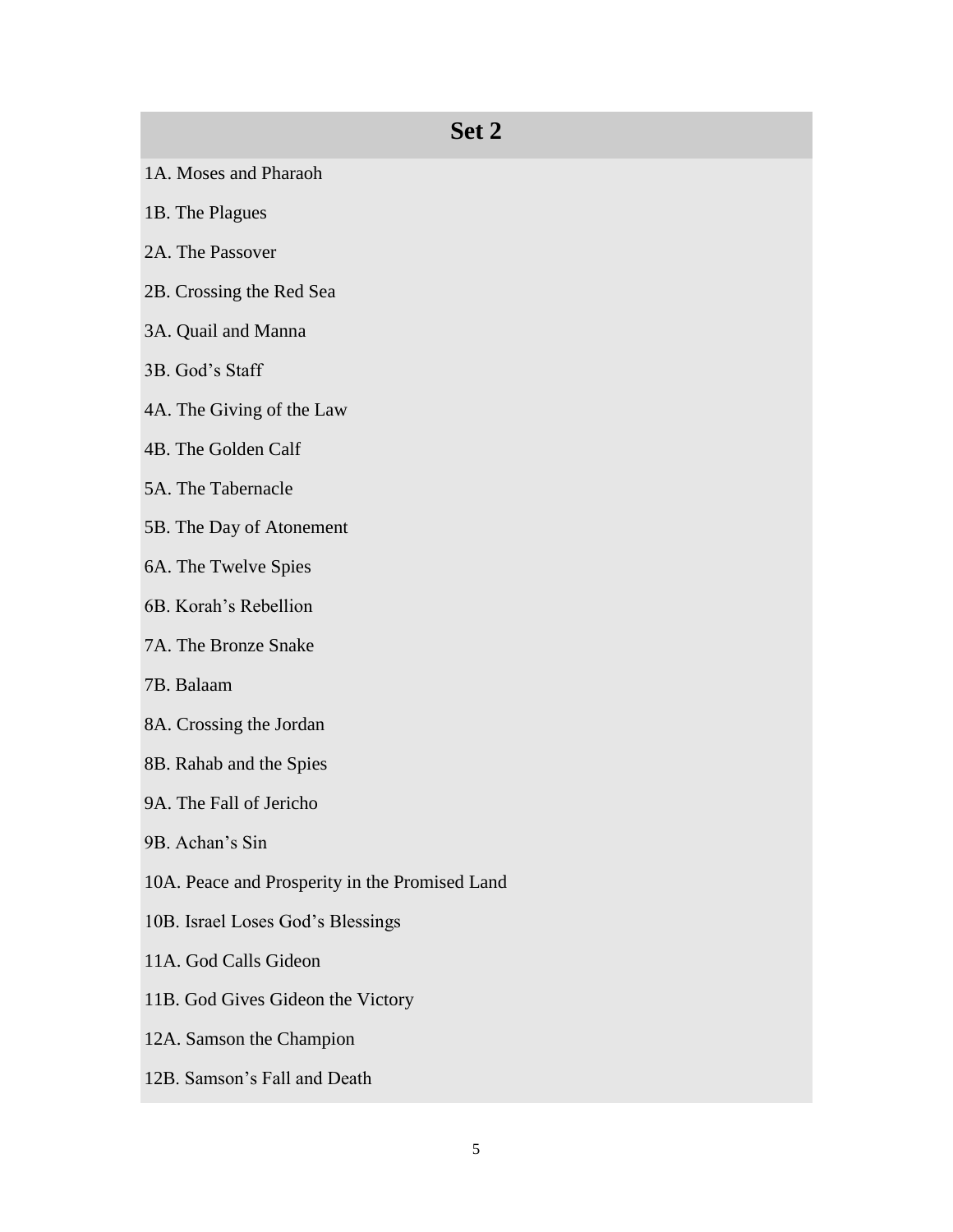13A. Ruth's Faith

13B. Ruth and Boaz

- 1A. Hannah and Samuel
- 1B. Eli and His Wicked Sons
- 2A. Saul Is Chosen
- 2B. Saul Is Rejected
- 3A. David and Goliath
- 3B. Saul's Jealousy and Jonathan's Friendship
- 4A. David's Kindness to Saul
- 4B. David Mourns Saul's Death
- 5A. David Sins and Repents
- 5B. Absalom's Rebellion
- 6A. Solomon's Wisdom
- 6B. The Kings' Idolatry
- 7A. Ahab and Jezebel
- 7B. Naboth's Vineyard
- 8A. Elijah and Elisha
- 8B. Elisha and the Shunamite Woman
- 9A. Naaman's Servant
- 9B. Jonah
- 10A. Hezekiah and the Assyrian Invasion
- 10B. Hezekiah's Illness
- 11A. The Three Men in the Fiery Furnace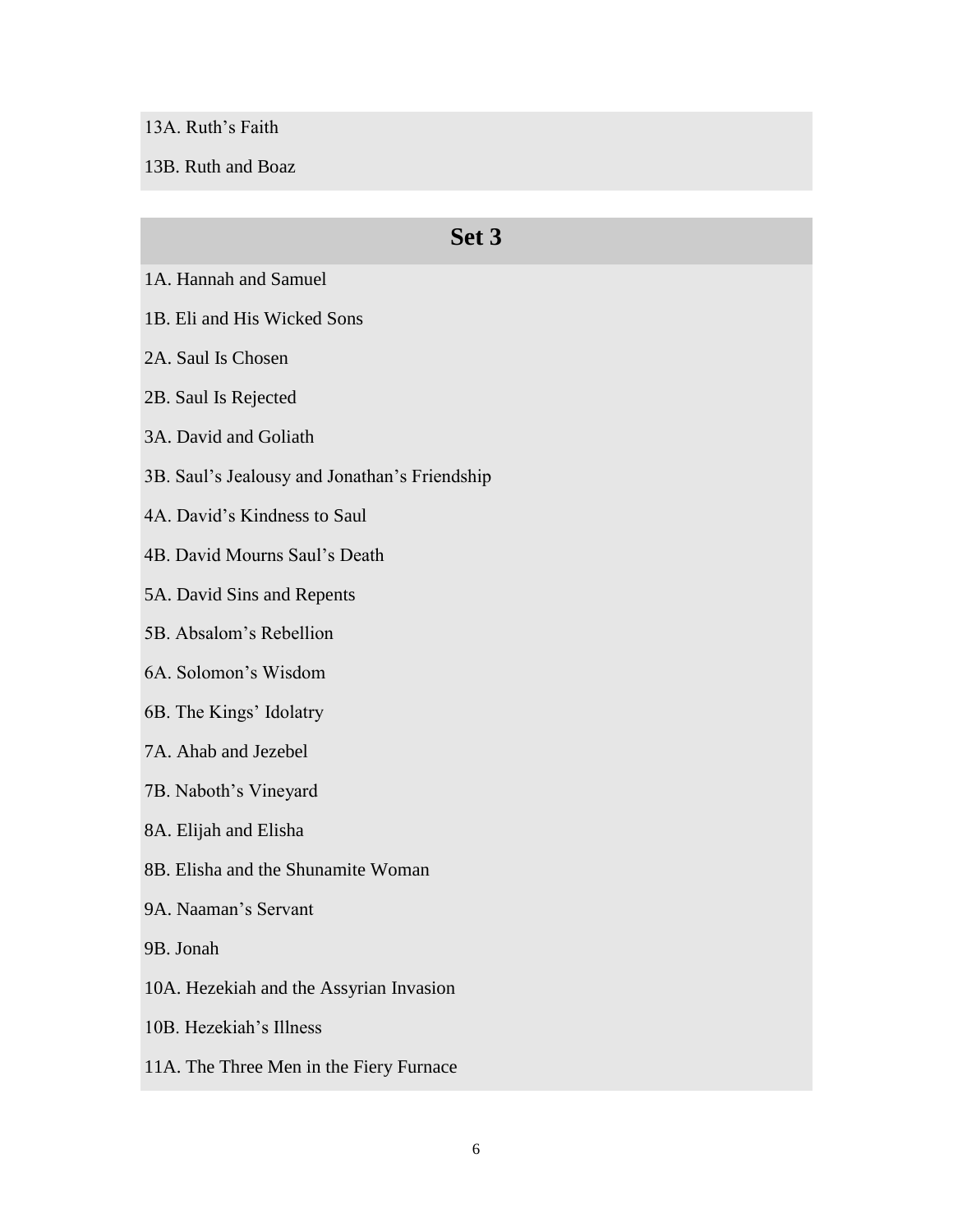11B. Daniel and Belshazzar

12A. Daniel in the Lions' Den

12B. Esther

13A. Return from Exile

13B. Job

## Christ Light New Testament Scope and Sequence

### Grades PreK-6<sup>th</sup> Grade: Year 2

- 1A. The Births of John and Jesus Announced
- 1B. The Birth of John the Baptist
- 2A. The Birth of Jesus
- 2B. Simeon and Anna
- 3A. The Wise Men
- 3B. The Flight to Egypt
- 4A. The Twelve-Year-Old Jesus
- 4B. John Preaches Repentance
- 5A. The Baptism of Jesus
- 5B. The Temptation of Jesus
- 6A. Jesus Changes Water into Wine
- 6B. Jesus Heals the Official's Son
- 7A. Jesus and Nicodemus
- 7B. Jesus and the Woman of Samaria
- 8A. Rejected in Nazareth
- 8B. Jesus Drives Out an Evil Spirit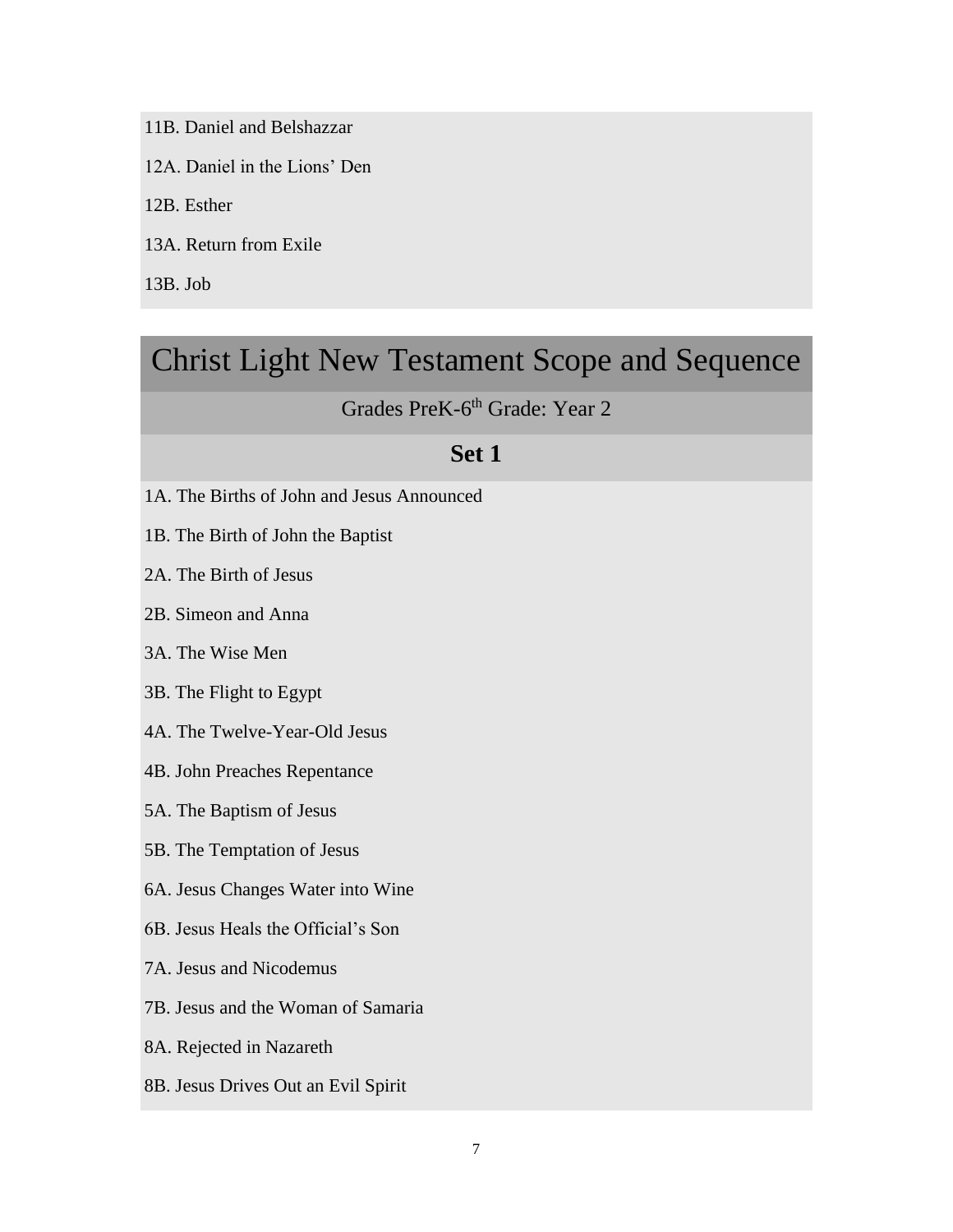- 9A. Jesus Calls Fishers of Men
- 9B. The Call of Matthew
- 10A. The Parable of the Four Soils
- 10B. The Parable of the Weeds among the Wheat
- 11A. Jesus Calms the Storm
- 11B. Jesus Heals a Paralyzed Man
- 12A. The Daughter of Jairus
- 12B. The Young Man of Nain
- 13A. Jesus Teaches about Love
- 13B. Jesus Teaches about Worrying

- 1A. Jesus Heals the Centurion's Servant
- 1B. Jesus Heals the Canaanite Woman's Daughter
- 2A. The Death of John the Baptist
- 2B. The Woman in Simon's House
- 3A. Jesus Feeds the Five Thousand
- 3B. Jesus Walks on Water
- 4A. The Transfiguration
- 4B. Peter's Confession
- 5A. The Parable of the Good Samaritan
- 5B. The Parable of the Unforgiving Servant
- 6A. Jesus Heals a Blind Man
- 6B. Jesus Heals Ten Men of Leprosy
- 7A. Mary and Martha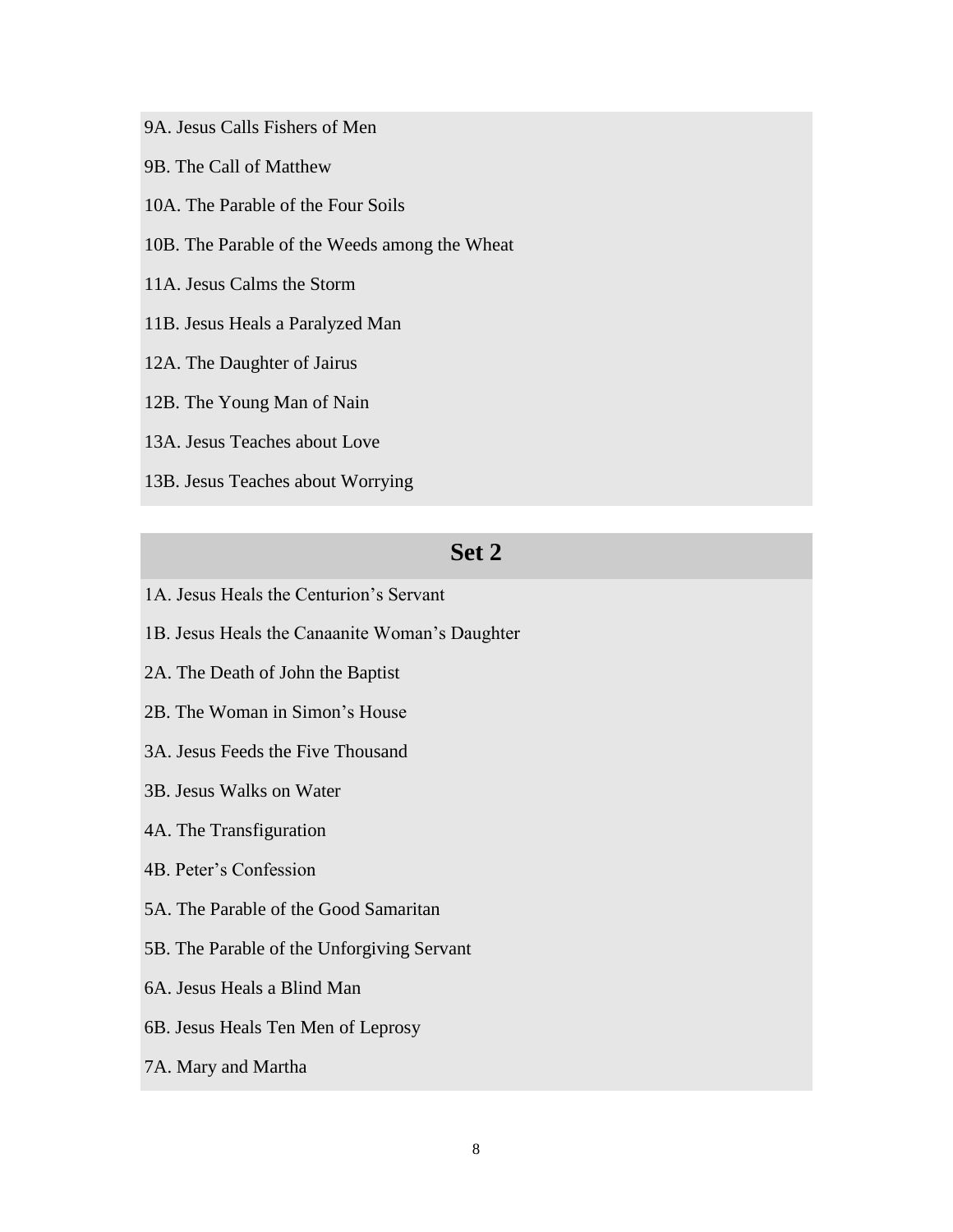- 7B. The Parable of the Great Banquet
- 8A. The Parable of the Pharisee and the Tax Collector
- 8B. The Parable of the Lost Son
- 9A. The Rich Man and Poor Lazarus
- 9B. The Rich Young Ruler
- 10A. Jesus Raises Lazarus
- 10B. Zacchaeus
- 11A. Mary Anoints Jesus
- 11B. Palm Sunday
- 12A. The Parable of the Talents
- 12B. The Parable of the Workers in the Vineyard
- 13A. Paying Taxes to Caesar
- 13B. The Widow's Offering

- 1A. The Parable of the Tenants
- 1B. The Parable of the Wedding Clothes
- 2A. Jesus and His Disciples in the Upper Room
- 2B. Betrayal in Gethsemane
- 3A. Peter's Denial
- 3B. Jesus before Pilate
- 4A. Jesus' Crucifixion
- 4B. Jesus' Dying Words
- 5A. Jesus' Burial and Resurrection
- 5B. Jesus' Enemies Deny the Resurrection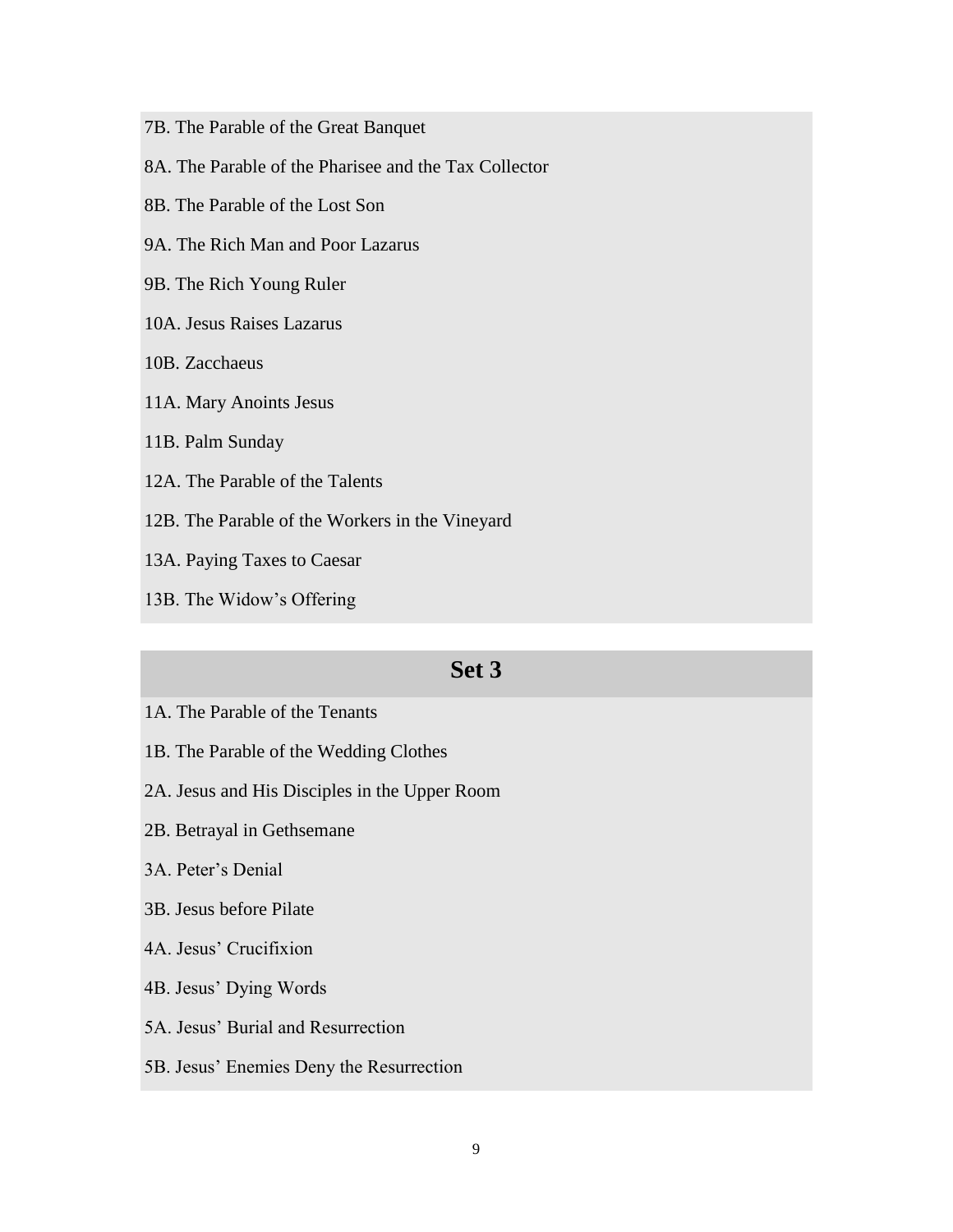- 6A. The Empty Tomb
- 6B. Jesus Appears to Mary Magdalene
- 7A. On the Road to Emmaus
- 7B. Easter Evening
- 8A. Doubting Thomas
- 8B. Jesus Appears in Galilee
- 9A. Jesus' Ascension
- 9B. Matthias Replaces Judas
- 10A. The Gift of the Holy Spirit
- 10B. Peter's Pentecost Sermon
- 11A. Healing the Lame Man
- 11B. The Apostles before the Council
- 12A. The Apostles in Prison
- 12B. Persecutions Help to Spread the Gospel
- 13A. Saul's Conversion
- 13B. Philip and the Ethiopian

# Christ Light Topical Studies Scope and Sequence

Year 1

Who Am I?

God's Answers to My Questions

Christian Life Planning

Christians of Many Cultures

What About...?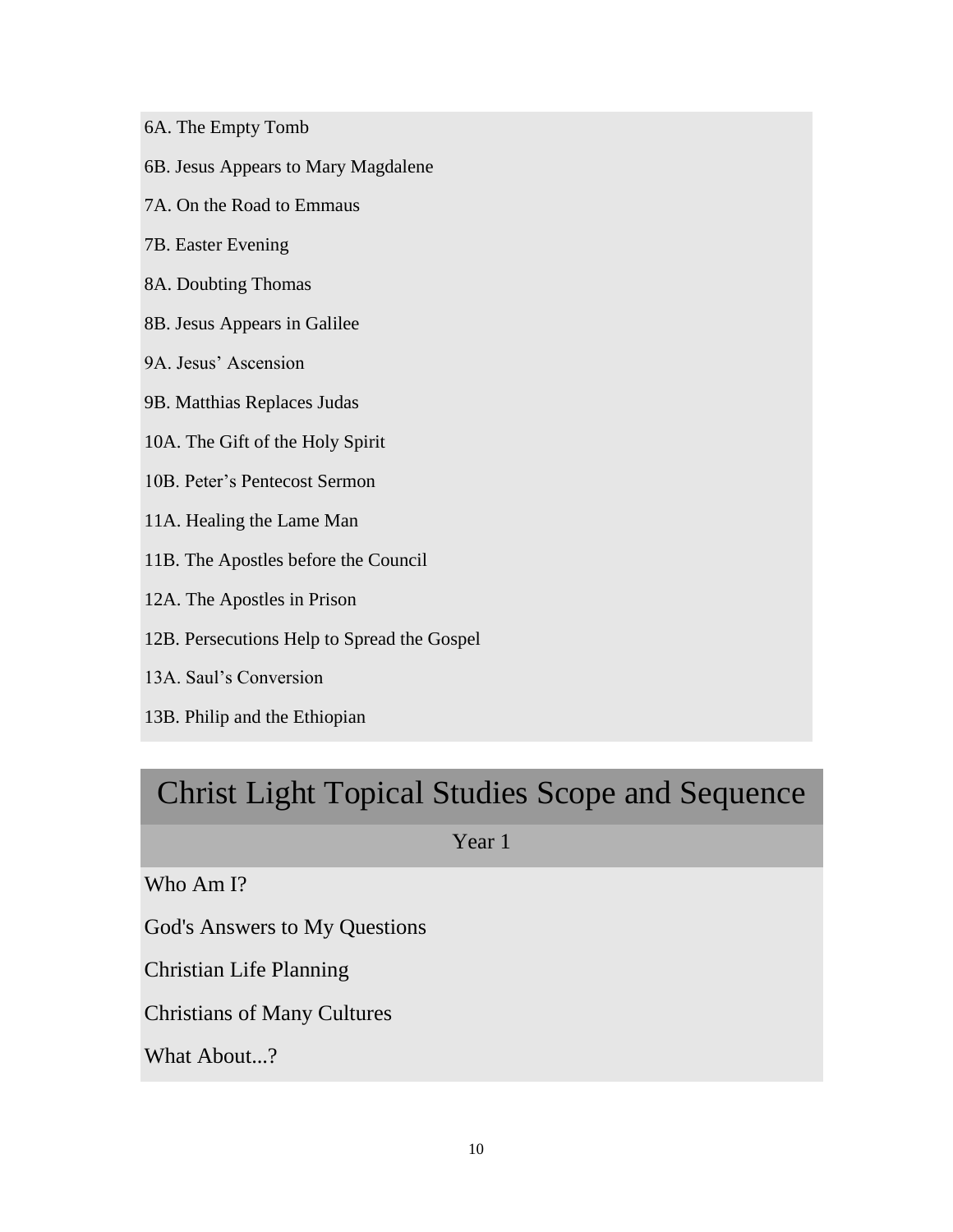# Christ Light Topical Studies Scope and Sequence

Year 2

Acts

Chosen By God

God's Gift of Sex

Learning to Know Jesus as Christ

## Catechism: Faith Foundations Scope and Sequence

Grade 5

The Bible

The 10 Commandments

The Apostle's Creed

Baptism

Keys and Confession

Sacrament of Holy Communion and the Means of Grace

## Catechism: Faith Foundations Scope and Sequence

Grade 6

The Bible and Catechism

The Apostle's Creed

The 10 Commandments